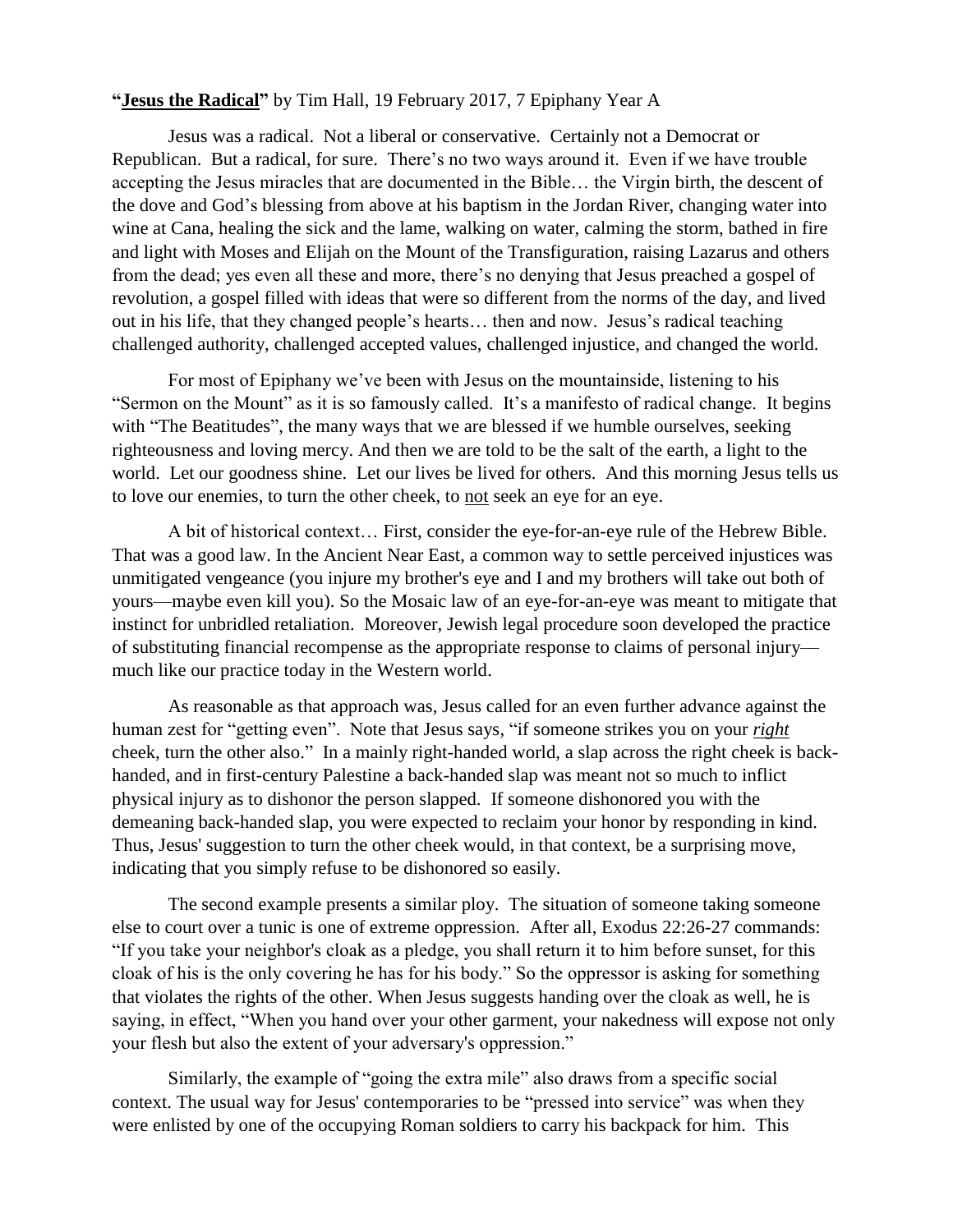situation was a constant source of hostility between the occupying forces and the local people. One could paraphrase Jesus' example this way: "Does that bug you when the Roman soldiers make you carry their baggage? Well, let me suggest an alternative to the hostile response you may be tempted to give: Carry it not just for the one mile but for two. That way, the Roman will get into trouble with his superior officer. He'd be exceeding his own Roman law, which allows him to press you into service for only one mile."

So, these sayings of Jesus are not new rules, but examples of nonviolent response to oppression. Rather than actions to be imitated literally, they were examples meant to stimulate similar forms of creative nonviolence. These teachings of Jesus inspired Mahatma Gandhi to his famous salt march, exposing the oppression of the British salt tariff on India. Closer to our own time and place, these teachings of Jesus led Dr. Martin Luther King, Jr. to his creative nonviolent practices of bus boycotts, restaurant sit-ins, and peaceful demonstrations and marches.

These same challenges and the need to change the world continue today. We see it all around us… injustice seems to be the norm of the day… people suffering at the hands of tyrants, families fleeing wars and genocide, children dying of starvation, … even while so many live in safety and opulence. What are we, as followers of Jesus, called to do? Our readings this morning give us the bookends we need to hold us upright in this journey.

First, from the Old Testament, we are told to "Be holy, for I the Lord your God is holy". And then Jesus closes our readings telling us to "Be perfect, as your heavenly Father is perfect". WOW.!! These are some challenging directions. What does it mean to be "holy?" What does it mean to be "perfect?" And, how can we ever apply these terms to ourselves? I know *my* weaknesses. I know *my* inner thoughts. I am aware of my private behaviors that would be embarrassing if made public. As the Psalmist says, my sin is always before me, even though no one else may notice it. Yet, this Sunday's scriptures challenge us to be both holy and perfect.

Fifty years ago, President Johnson launched what he called "the great society," providing a social safety net, intending to uplift vulnerable Americans of all ages. Leviticus 19 is pure politics. It is about what it takes to be a great society. Moses, the religious and political leader, challenges the people to be holy and then gives them a list of what constitutes holiness in the body politic – a social safety net mandated for the poor, honesty (regulations) in business dealings, fair labor practices, truth in advertising, and respect for the vulnerable. Relationships were at the heart of the politics of Leviticus 19. Holiness pertained to the inner life, personal behavior, and the legal-governmental system.

It has been said, "you can't legislate morality," but that is precisely what Leviticus 19 does. Behaviors are guided by laws that benefit the whole community. Laws influence behaviors which over time influence character and attitudes. A community is harmed if there is poverty and dishonesty in business and if the poor are left behind while the wealthy flourish. Today, we might expand community holiness to include the ecosystems and the non-human world. Holiness invites us to be stewards of the earth and not just consumers.

Leviticus doesn't give us a definition of holiness, but it does show us what it looks like. The holiness of Israel will set it apart from other nations. Today, some people speak of "American exceptionalism" and I am all for that, provided it means being exceptional in morality, in the conduct of a robust and wise foreign policy, in caring for the poor of our nation